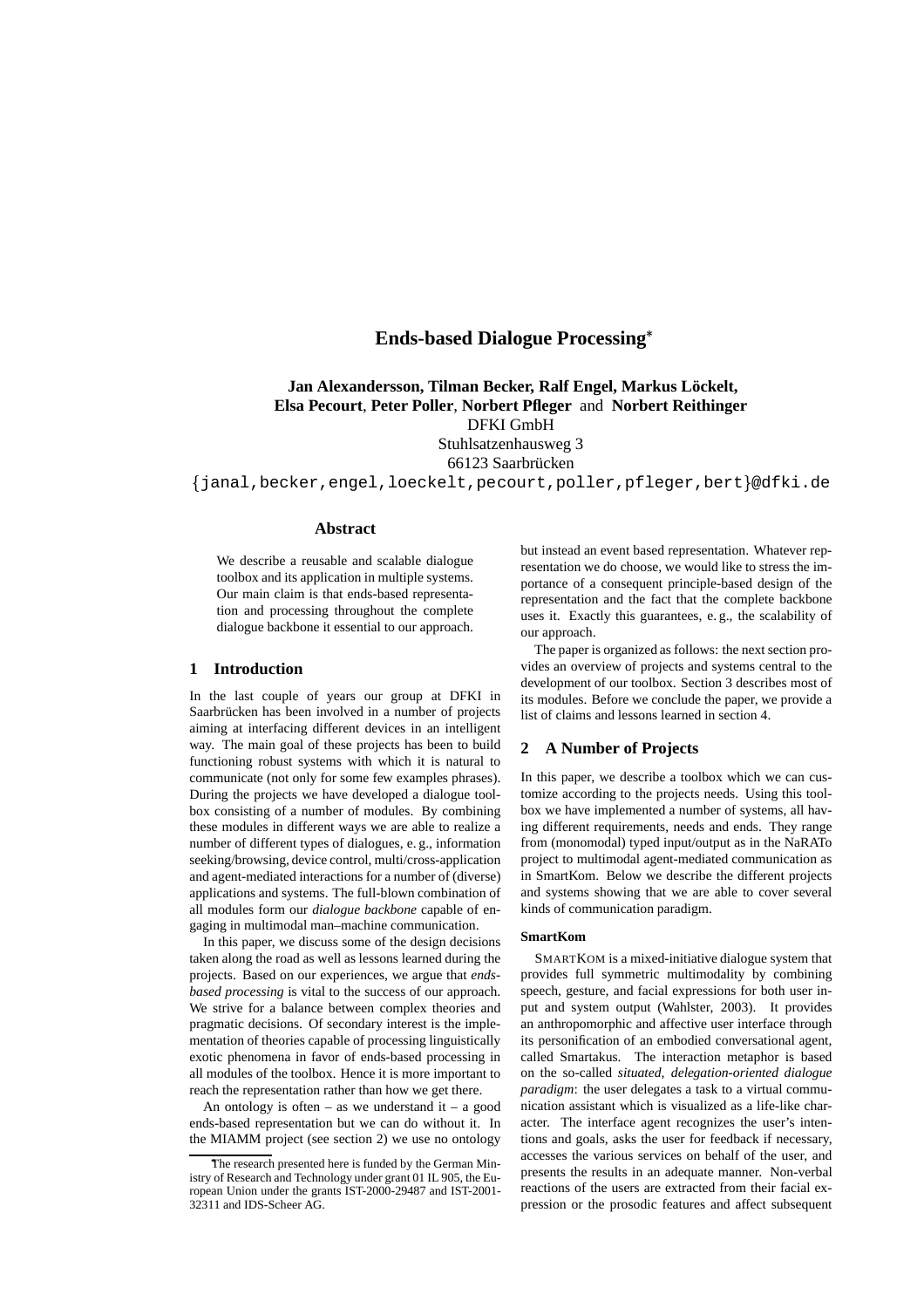system presentations.

As it is depicted in Figure 1, SMARTKOM realizes a flexible and adaptive shell for multimodal dialogues and addresses three different application scenarios:



Figure 1: SMARTKOM's dialogue backbone and application scenarios

SMARTKOM PUBLIC realizes an advanced multimodal information and communication kiosk for, e. g., shopping malls. The user can get information about movies, reserve seats in a theater, and communicate using telephone, fax, or electronic mail. Before the system grants access to personal data, e. g., an address book, the user has to authenticate himself using either hand contour recognition, signature or voice verification. SMARTKOM HOME serves as a multimodal infotainment companion for the home theater. A portable web-pad acts as an advanced remote control where the user gets programming information from an electronic program guide service and easily controls consumer electronics devices like a TV set or a VCR. Similar to the kiosk application, the user may also use communication services at home. SMARTKOM MOBILE realizes a mobile travel companion for navigation and location-based services. It uses a PDA as a front end which can be added to a car navigation system. This system offers services like integrated trip planning and incremental route guidance. In the mobile scenario speech input can be combined with pen-based pointing.

All functionalities, modality combinations and technical realizations including a wide variety of hardware options for the periphery are addressed by the same core dialogue system with common shared knowledge sources. The processing relies on a knowledge based, configurable approach: we provide general solutions based on declarative knowledge sources in favour for special solutions and/or shortcuts or application specific procedural processing steps within the dialogue core of the system. The interaction processing is based on M3L (**M**ulti**m**odal **M**arkup **L**anguage), a complete XML language designed in the context of SMARTKOM that covers all data interfaces within the complex multimodal dialogue system (Gurevych et al., 2003a). The technical realization is based on the MULTIPLATFORM testbed (Herzog et al., 2004), an integration platform that provides a distributed component architecture. MULTIPLATFORM is implemented on the basis of the scalable and efficient publish/subscribe approach that decouples data producers and data consumers. Software modules communicate via so-called data pools that correspond to named message queues. Every data pool can be linked to an individual data type specification in order to define admissible message contents.

### **MIAMM**

The main objective of the MIAMM project is to develop new concepts and techniques in the field of multimodal interaction to allow fast and natural access to large multimedia databases (Reithinger et al., 2003b). This implies both the integration of available technologies in the domain of speech interaction (Natural Language Understanding — SPIN — see section 3.1) and interaction management (Action Planner  $-$  AP  $-$  see section 3.3) and the design of novel technology for haptic designation and manipulation coupled with an adequate visualization. The envisioned end-user device is a hand-held PDA that provides an interface to a music database. The device includes three force-feedback buttons on the left side and one wheel on the upper right side (see figure 2). The buttons allow navigation through the visualized data, and performing of various actions on the presented objects (e. g., select, play).

The MIAMM architecture follows the "standard" architecture of interactive systems, with the consecutive steps mode analysis, mode coordination, interaction management, presentation planning, and mode design. To cope with artefacts arising from processing time requirements and coordination of different processes, this architecture was modified, so that only events that are relevant to other modules are sent, whereas the others remain internal. Thus, haptic interaction is decoupled from the more time-consuming speech processes, and only sends feedback when it is needed for the resolution of underspecified structures or when the interaction involves external actions, e. g., playing a selected track. The system consists of two modules for natural language input processing, namely recognition and interpretation. On the output side an MP3 player is used to play the songs and the pre-recorded speech prompts to provide acoustic feedback. The visual-haptic-tactile module is responsible for the selection of the visualization, and for the assignment of haptic features to the force-feedback buttons. The visualization module renders the graphic output and interprets the force imposed by the user to the haptic buttons. The dialogue manager consists of two main blocks,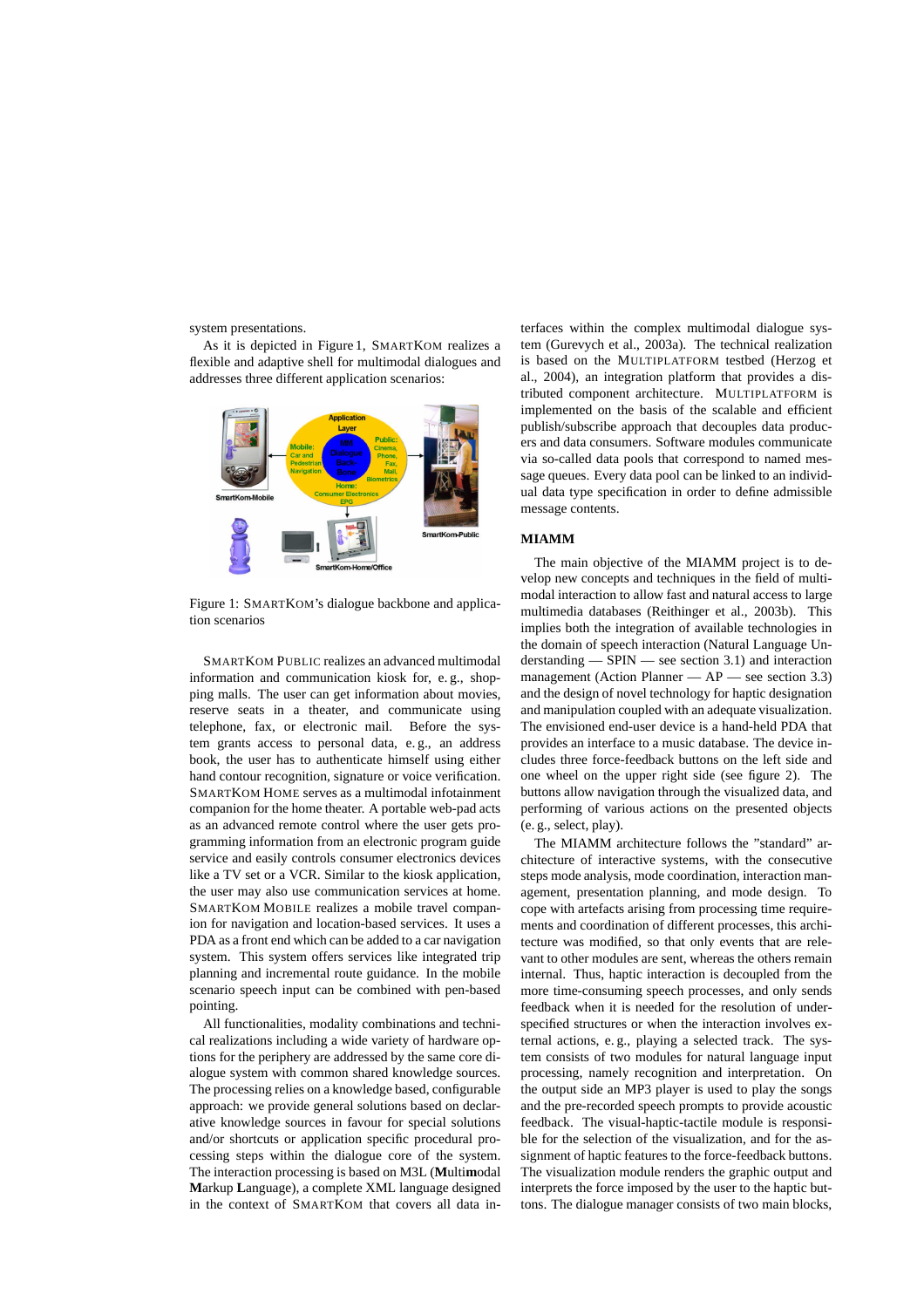

Figure 2: The force-feedback device developed in the MI-AMM project. The display shows a view of a database using a timeline.

the multimodal FUSION (see section 3.2) which is responsible for the resolution of multimodal references using the contextual information hold in the dialogue history, and the AP, that interprets the user intention and triggers a suitable system response. The AP is connected via a domain model to the multimedia database. The domain model uses an inference engine that facilitates access to the database.

The integration environment is based on the Simple Object Access Protocol (SOAP) (see www.w3.org/ TR/SOAP). The communication between the modules is based on the multimodal interface language (MMIL). This specification accounts for the incremental integration of multimodal data to achieve a full understanding of the multimodal acts within the system. It is flexible enough to handle the various types of information processed and generated by the different modules.

### **COMIC**

COMIC is an European IST 5th framework project focusing on new methods of work and e-commerce (den Os and Boves, 2003). Goal of this project is to develop a user centric, multimodal interface for a bathroom design tool which was developed by the COMIC partner Vi-Soft (see www.visoft.de). The implementation work is accompanied by research in the cognitive aspects of human-human and human-computer interaction.

Figure 3 shows a user interacting with the initial prototype of the system. The system enables the users to enter by speech and pen the blueprint of their bathroom including handwriting and drawing dimensions of walls, windows, and doors respectively. In a second step the user can browse and choose decoration and sanitary ware for the bathroom. Finally, the underlying application allows real-time, three-dimensional exploring of the modeled bathroom. System output includes the application itself and a realistically animated, speaking head.



Figure 3: Interaction with the COMIC system.

The architecture of the COMIC system again resembles the architecture of our core dialogue backbone. However, only SPIN, FUSION and Generation<sup>1</sup> are used for this project all other modules are provided by other partners. COMIC is also based on MULTIPLATFORM as the integration middleware, allowing a reuse of the module wrappers and engines. The representation of information is similar to that of SMARTKOM although the actual ontology differs in significant parts (e. g., no upper model). Hence the integration of SPIN and Generation was limited to the revision and adaption of the language and ontology dependent knowledge sources. FUSION, however, needed a deeper adaption as outlined in section 3.2.

### **Yet another (kind of) system**

For the system *NaRATo* we have used parts of our toolbox – language understanding, discourse modeling , action planning, and generation – for a dialogue system interfacing the ARIS tool-set, a business process management system (see www.ids-scheer.com). The system uses typed input and output to provide access to a given process model stored in a database.

# **3 A Number of Modules**

Our toolbox deploys a number of modules which are connected in a (nowadays) standard fashion (see figure 4). The input channels are fused by the modality fusion. This module is also responsible for resolving not just deictic expressions using gesture and speech but also referential expressions involving the dialogue context. The discourse module is the central repository for modality dependent and modality independent information. Here, the

<sup>&</sup>lt;sup>1</sup>Generation in COMIC is actually only realization as the Fission module takes care of content selection and (most of) sentence planning.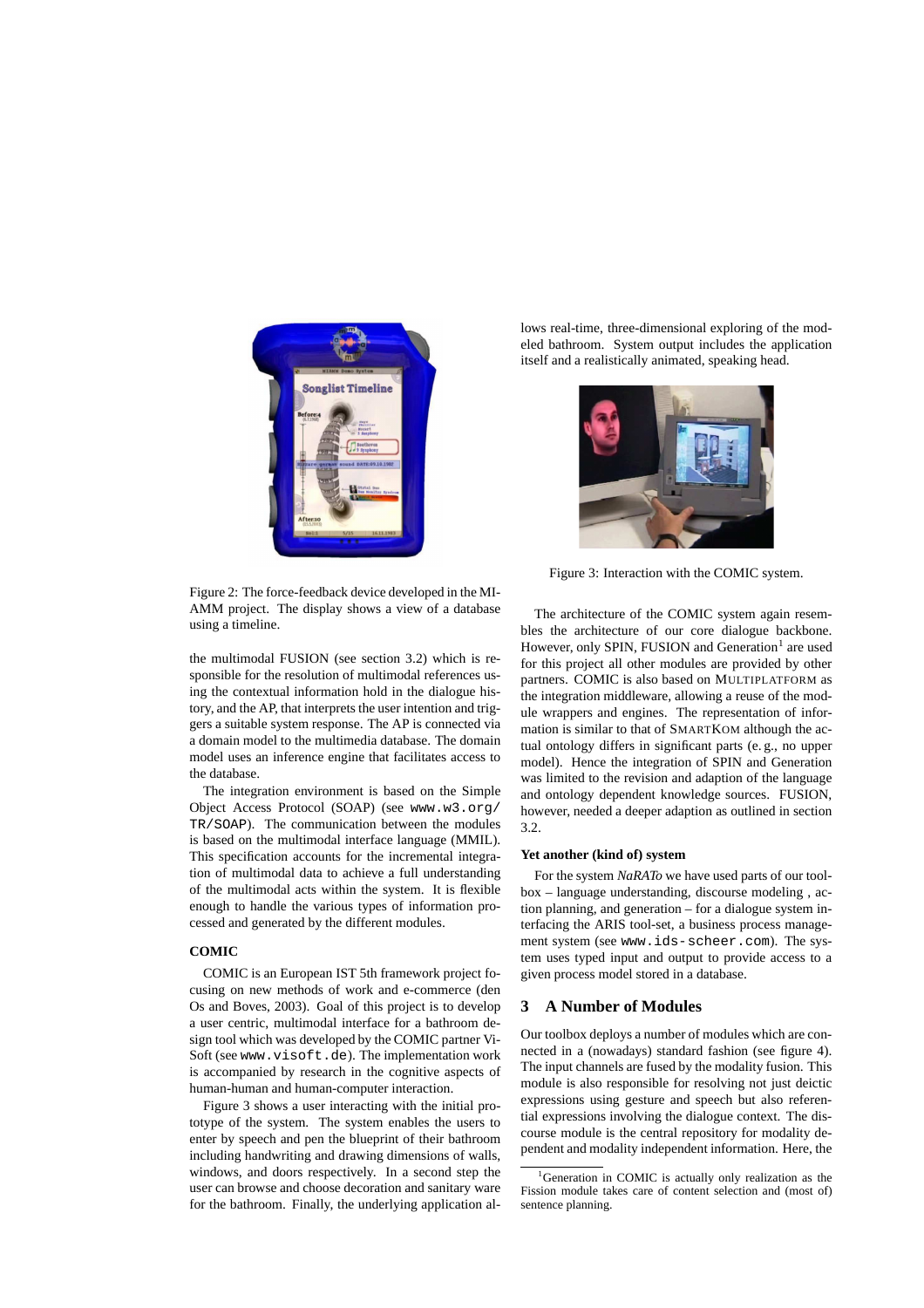user contribution is interpreted in context which involves resolving, e. g., a wide range of elliptical contributions. The action planner is the actual engine: using a regression planning approach the next system action is planned possibly preceeded by access of some external device. Finally, the presentation manager renders the system action. Here, the availability of different output modalities and the situation are influencing the realization of the action.

Our architecture differs from that of (Blaylock et al., 2003) in that the responsibility of the next system action is in our case purely decided by the action planner; the approach has some similarities with the one taken in (Larsson, 2002) in that most communicative actions represent request-response interactions along goals (akin to QUDs), and there is a notion of information state, which is however kept separated between the discourse modeler (for information specific to dialogue content, roughly equivalent to the SHARED information in IBiS) and the action planner (for other information, such as the agenda of the dialogue engine).

# **3.1 Natural Language Understanding**

The task of the natural language understanding module is to transform the output of the speech recognizer into a list of possible user intentions which are already represented in the system-wide high-level ontology (see section 4). For this task a new template-based semantic parsing approach called SPIN (Engel, 2002) was developed at DFKI and is used in all aforementioned projects.

As typical for a semantic parser, the approach does not need a syntactic analysis, but the high level output structure is built up directly from word level. This is feasible since the input consists of spoken utterances intended to interact with a computer system and therefore, they are usually syntactically less complicated and limited in length. Furthermore, the lack of a syntactical analysis increases the robustness against speech recognition errors (speaker independent recognizers still have a word error rate of 10%-30%) and syntactically incorrect input by the user.

SPIN differs from other existing semantic parsing approaches by providing a more powerful rule language and a powerful built-in ontology formalism. The main motivation for the powerful rule language is to simplify the creation and maintenance of rules. As the amount of required rules is quite large (e.g., in the SmartKom project 435 templates are used), easy creation and maintenance of the rules is one of the most important issuesfor parsers in dialogue systems. Additionally, high-level output structures have to be generated and these output structures may be structurally quite different from the implied structure of the input utterance. A powerful rule language simplifies this task significantly.

Several off-line optimizations still provide fast pro-

cessing despite the increased rule power. The most important off-line optimization is the computation of a fixed rule application order with the objective to avoid wasting time by the generation of sub-optimal results.

The powerful built-in ontology formalism helps to integrate the module in dialogue systems by only creating the knowledge bases and an interface layer but without any changes in the code base. Due to the lack of a standard ontology formalism for dialogue systems, each dialogue system uses a slightly different formalism. The powerful internal ontology formalism simplifies the task of mapping the system-wide ontology formalism to the internal one.

Current research will improve the approach in two areas. First, the time-consuming creation of the knowledge bases which has to be done completely manually up to now will be supported by machine learning techniques. Second, the external linguistic preprocessing of the speech recognizer output, like a syntactic analysis, will be possible without incorporating linguistic information into the knowledge bases. This would allow to process syntactically more complicated user utterances and still provides easy creation of the knowledge bases.

#### **3.2 Modality Fusion**

Multimodal dialogue systems like SmartKom or Comic give users the opportunity to express their needs not only by speech but also by different modalities, e. g., by gesturing or by using a pen. Furthermore, users can also combine several modalities to express one *multimodal* utterance (e. g., "I want to start here" accompanied by a pointing gesture towards a location on a map). As the recognizers and analyzers of the different modalities generate modality specific hypotheses, a component is needed to synchronize and integrate those monomodal hypotheses into multimodal ones. This module is called *FUSION*.

Based on human-human communication research, e. g., (Oviatt, 1999), we can identify four basic interaction patterns of how to use different modalities within a single multimodal utterance:

**redundant** the information provided by two modalities is basically the same,

**concurrent** two modalities are used one after another to provide information,

**complementary** the information provided by two modalities can be intertwined,

**contradicting** the information provided by one modality is contradictory to the information provided by the other modality.

All these interaction patterns can be resolved by obtaining access to information about the internal structure of objects. Especially when having to integrate information from one source into another, we need to know what specific objects look like, e. g., which sub-objects they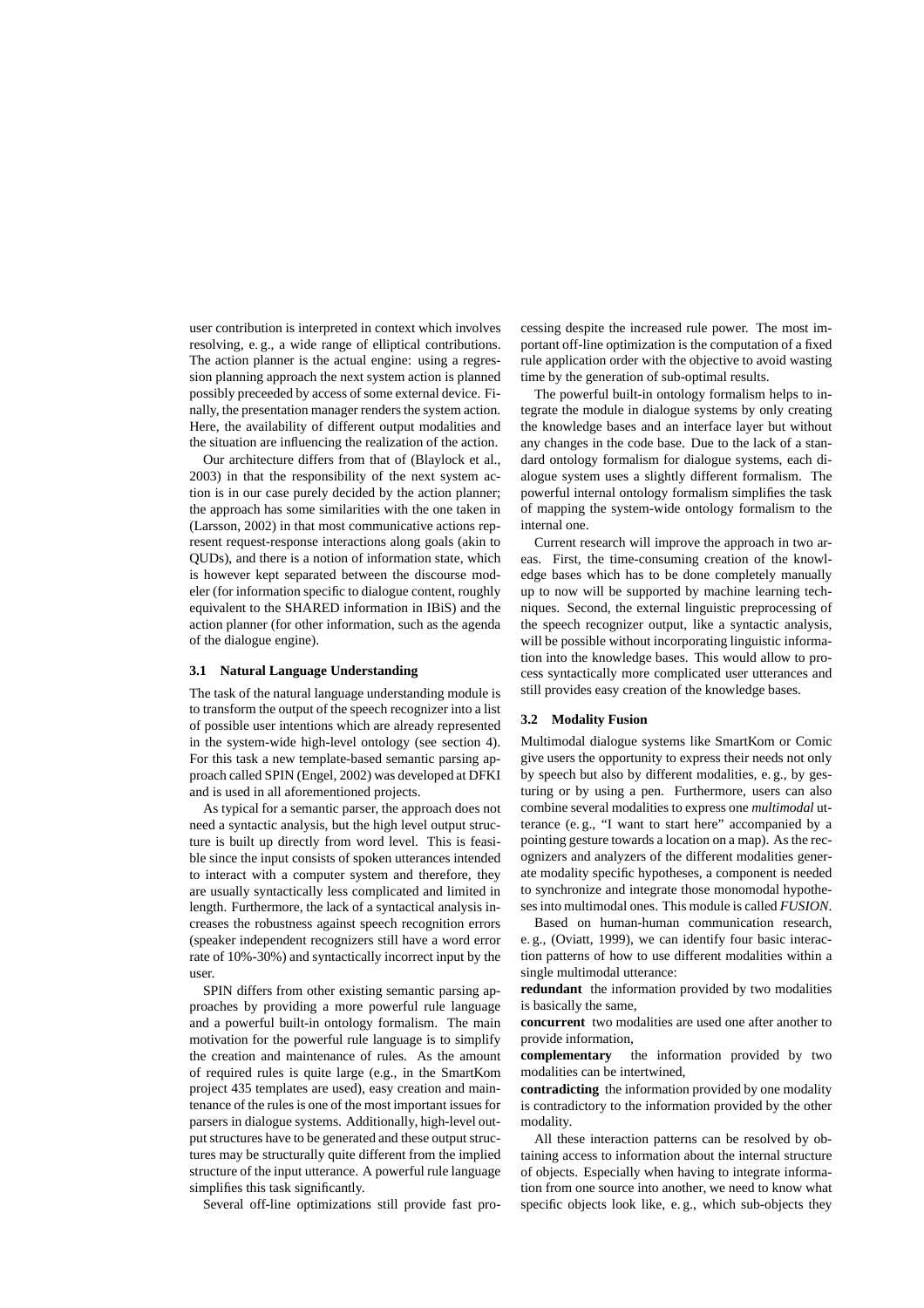

Figure 4: The architecture of the full blown version of our dialogue toolbox. Modality Fusion combines the different results from the analyzers; Discourse Modeling interprets in context; Action Planning determines the next system action; Presentation Management splits and coordinates the output on the different output modalities.

comprise. This information is typically provided by an ontology, e. g., via the type hierarchy and the slot definitions of each object. So, what FUSION must accomplish is to utilize processing strategies based on a type hierarchy and a given set of object definitions.

In SmartKom we applied a so called slot-filling approach for the integration of the two modalities speech and gesture. Multimodal hypotheses are compiled by inserting the hypotheses of the gestural modality into the hypotheses of the speech modality. The advantage of this approach is that apart from an ontology no further knowledge sources are required. This approach proved to be very fast and robust. However, the drawback is that an adaption to a different dialogue system or to new modalities is quite expensive.

With respect to our overall goal of building a scalable and reusable core dialogue system, we uncoupled the core FUSION system from the needs of the dialogue system, the available modalities, and processing strategies. Thus, we implemented a special purpose production rule system. Key to this approach is that all processing strategies are defined by production rules which can be easily created and adapted to the new surroundings and there are two powerful operations for accumulating information – unification and overlay (Alexandersson and Becker, 2003).

### **3.3 Action Planning**

Task oriented cooperative dialogues, where participants collaborate to achieve a common goal, can be viewed as coherent sequences of utterances asking for actions to be performed or introducing new information to the dialogue context. The task of the action planner is to recognize the user's goal, to trigger required actions for its achievement, and to devise appropriate sub-dialogues and feedback. The actions can be internal, such as updating the internal state of the system, or external, like database queries, device operation or communication with the user. Thus, the action planner controls both the task and the

interaction structure. Task and dialogue interactions are viewed as joint communicative games played with different agents, including the user and all modules that directly communicate with the action planner. <sup>2</sup> Participants are abstractly represented by communication channels transforming between the uniform internal representation of communicative moves to the data structures used by external participants. Each game is composed of a number of moves, defined by dialogue knowledge sources. The game definitions are similar to STRIPS plan operators. They specify sets of preconditions and effects, and additionally, for each move the channel through which the data flows, and data structures containing the semantic content of the move intention. The adoption of a dialogue goal triggers a planning process (non-linear regression planning, with hierarchical decomposition of subgoals) resulting in a series of communicative games to be played to achieve the goal. Move execution is then interleaved with checking their outcome, and possibly replanning if preconditions are violated. This strategy allows the system to deal with unexpected user inputs like misunderstandings or changing of goals.

The approach of planning with communicative games has two benefits with respect to the scalability of the system, one regarding communication channels, the other stemming from the use of small dialogue game units.

It is possible to integrate support for any number of additional devices to an already existing system by adding new communication channels (one Java class each); dialogue moves that do not use these channels will not be affected. Still, dialogue specifications for newly added devices can make use of the already defined ones.

As described above, the dialogue behavior is coded in terms of communicative games consisting of dialogue moves. For predetermined sequences of moves (e. g., a

<sup>&</sup>lt;sup>2</sup>We use the term "communicative games" in addition to "dialogue games," since our dialogue model also includes communication interaction with applications and devices, such as database requests and answers, in terms of game moves.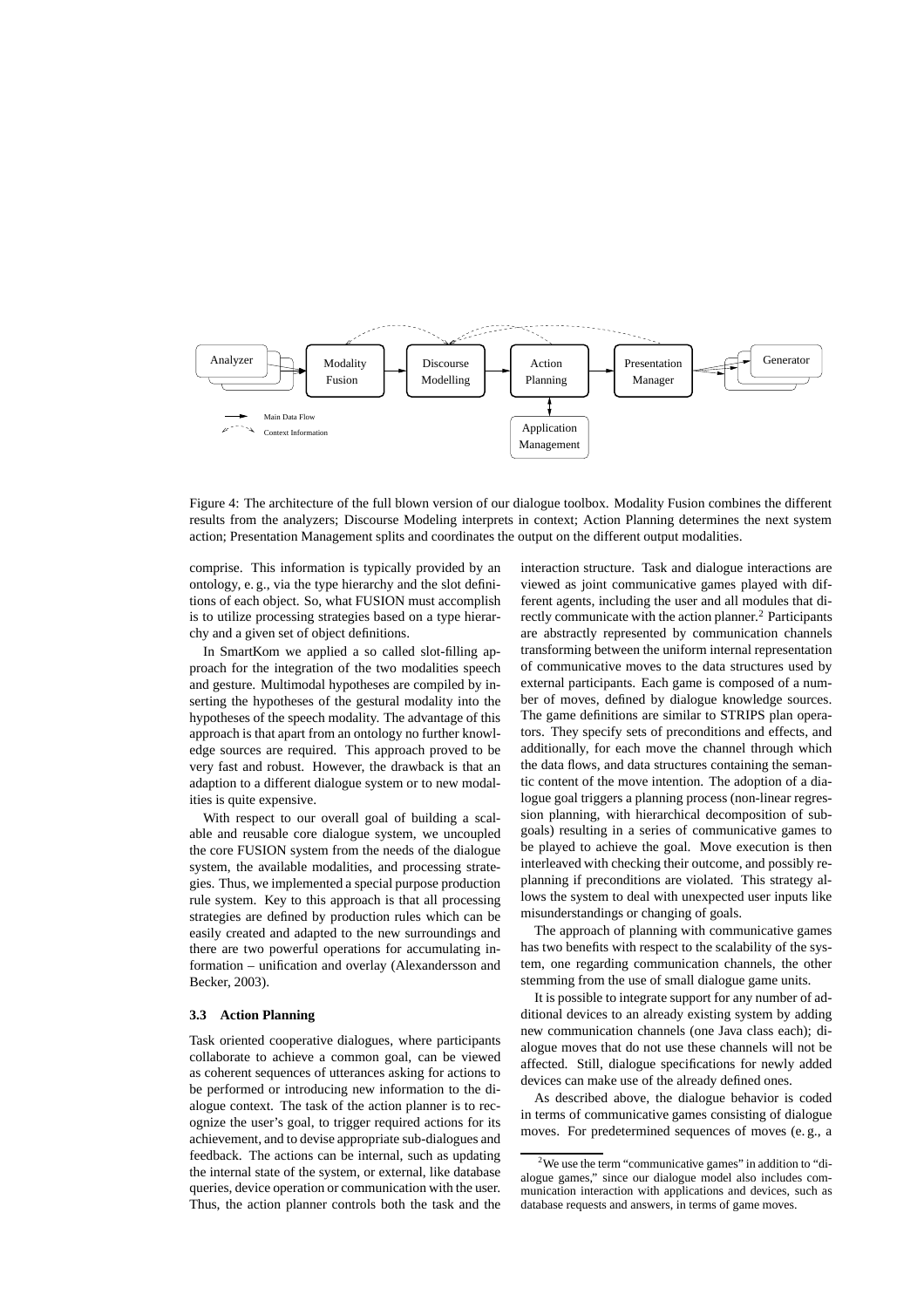fixed protocol for sending fax messages: (1) scan document, (2) convert to fax format, (3) send it via fax application), the dialogue game can resemble a fixed script, like the pre-made plans used, e. g., by (Larsson, 2002)), but in general, games specify atomic steps like single request-response subdialogues. To devise the course of action, a plan is then constructed dynamically as a game sequence. This has the advantage that (1) the plan can be flexibly adapted to changed circumstances, e. g., if a step becomes obsolete or is addressed early, and (2) games can be shared and reused as building blocks for other applications. So, when new functionality is integrated, the plan knowledge source will stay reasonably small– growing linearly in the number of games, not exponentially with the possible recipes.<sup>3</sup>

# **3.4 Discourse Modeling**

The main objective of the discourse modeler (henceforth DIM) is to incorporate information stemming from the previous discourse context into the current intention hypotheses produced by the analysis modules. This objective decomposes into two main tasks which are on the one hand enhancing a hypothesis with compatible background information and estimating how well it fits the previous discourse context – what we call *enrichment* and *validation* – and on the other hand the resolution of referring expressions.

Discourse processing in the framework of a multimodal dialogue system has to deal with an extended set of input and output devices. Gestures, for example, accompanying speech not only support the resolution of referring expressions, in addition they change the discourse context. In general, the resolution of referring expressions within a multimodal approach requires access to a visual context representation. One key aspect of DIM is a unified context representation taking both the discourse and the visual context into account.

Our approach consists of a three-tiered discourse representation combined with a two layered focus handling, see (Pfleger et al., 2003). The actual processing is done by utilizing two operations: *unification* and *overlay* (Alexandersson and Becker, 2003). In combination with a scoring function (Pfleger et al., 2002), the latter is our main tool for enrichment and validation. Key to this approach is that DIM can be easily adapted to other dialogue systems with different tasks and demands. In that sense, the actual context representation is independent from the type of objects to be stored. Additionally, DIM can be used not only within a multimodal dialogue system but also within monomodal ones, as we showed in the NaRATo project.

### **3.5 Modality Fission**

The modalities used in the SmartKom system are gesture, mimics, speech and also graphical presentations on devices of different sizes. The main task of multimodal fission is partitioning, i. e., dividing the presentation tasks into subtasks and generating an execution plan. A followup task is then the coordination and synchronization of related tasks, e. g., presentation of a graphical element with a pointing gesture and synchronization with speech.

The fission module is embedded in a presentation planner that also subsumes the graphical realization task. The module generates a full plan for graphics, gesture and mimics while the plan for speech is generated only on an abstract subtask level that is handed as input to the Text Generator (see next section).

The planning of a multimodal presentation consists of two parts: static gesture-sensitive graphical elements and a corresponding multimodal animation of the agent including gestures referring to objects with aligned audiovisual speech output. The first step performed on the input is a transformation into the internal input format of the core planning component PrePlan by applying an appropriate XSLT-stylesheet.

Then, the presentation planner starts the planning process by applying a set of presentation strategies which define how the facts are presented in the given scenario. Based on constraints, the strategies decompose the complex presentation goal into primitive tasks and at the same time they execute the media fission step depending on available modalities, which means they decide which part of the presentation should be instantiated as spoken output, graphics, or gestures of our presentation agent.

After planning the graphical presentation, appropriate speech and gesture presentations are generated. The gesture and speech form is chosen depending on the graphically shown information. I.e., if the graphically presented information is in the focus of a presentation, only a comment is generated in speech output. The goal of the gesture presentation is then to focus on the appropriate graphical element. If there is no graphically presentable information or it is insufficient, more speech is generated.

#### **3.6 Natural Language Generator**

The design of the Natural Language Generation (NLG) module is guided by the need to (i) adapt only knowledge sources when adding a new application and (ii) generalizing the knowledge sources from the applications.

Thus the NLG module is divided into an engine and declarative knowledge sources which are designed with the goal of capturing generalizations. The input to the NLG module are abstract presentation goals that are based on the ends-based presentation; the output is (annotated) text that typically is sent to a speech synthesizer. E.g., the NLG module in SmartKom uses syntactic struc-

<sup>&</sup>lt;sup>3</sup>The usual downside is, the *planning* space is of course exponential. But as we use goal-directed search, only a small fraction of the possible plans is ever examined in practice.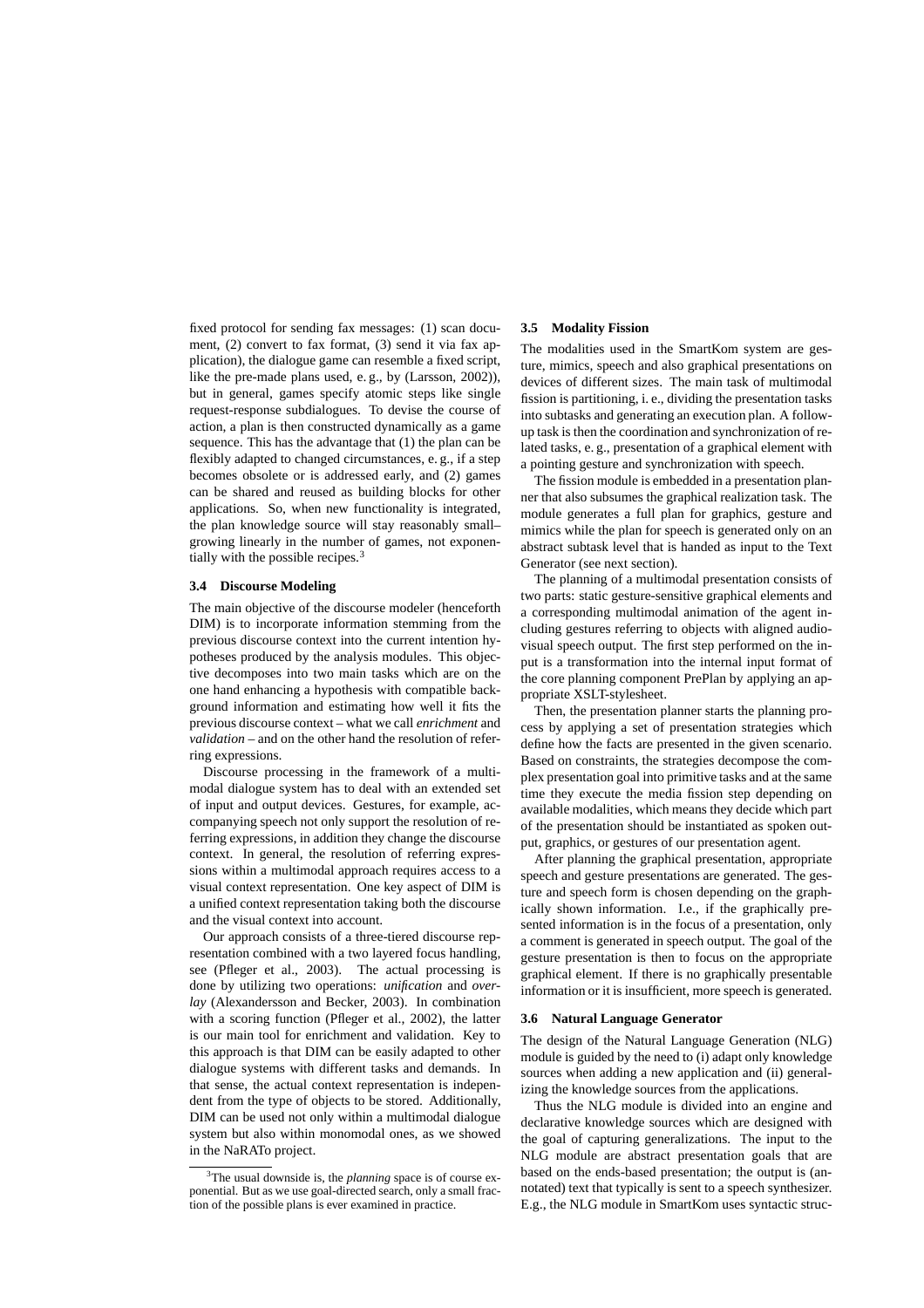ture and discourse information to supply richly annotated text for the Concept-To-Speech (CTS) approach.

On the one hand, the NLG module is templated–based (see also SPIN), skipping multiple layers of representation when mapping from the presentation goals. On the other hand, the templates are "fully specified" in the sense that they include intermediate layers of representation where possible to permit a later separation of rules into a multi-stage generation module. E.g., including syntax was also necessary for CTS, including semantics allows for the extraction of a realization module for COMIC. The template rules are based on the same PrePlan planning component used in fission. At least since (Reiter, 1995) the use of templates and "deep representations" is not seen as a contradiction. Picking up on this idea, the generation component in SmartKom is based on fully lexicalized generation (Becker, 1998), using partial derivation trees of a Tree-Adjoining Grammar (TAG). Right from the beginning of development, derivation trees which are seen as reflecting syntactic dependencies have been an explicitly represented layer in the template rules. Thus the higher level planning rules decide content selection, sentence plans and lexicalization, leaving syntactic realization to a TAG-based second step.

During development, we have enriched the syntactic trees with nested feature structures and have just finished a transformation of the phrasal templates to a fully lexicalized TAG, where every lexical item has its unique tree.

### **4 Ends-Based Processing**

One of the most important constraints when building a functioning system has been the domain of the application. Based on the domain we developed ends-based representations which have so far mostly been ontologies or ontology-like structures, e. g., (Gurevych et al., 2003b) but which in fact could be event-based representations as well. How interpretation and presentation are connected to the abstract representation is of secondary interest; Our backbone uses this task-oriented representation for communication and processing and the way there and back may exclude, for instance, traditional semantics. We make two important observations: on the one hand, that the complete backbone should use a single representation, so that translations between different representations are avoided. Important here is that each module (ideally) separates its engine from its knowledge base. On the other hand, the common representation has to be ends-based and fulfil the needs of the application.

The latter point leads us to another lesson learned: The application has to be examined and its needs have to be mirrored in the representation. We also have to determine what interactions we are aiming for. Since, e. g., in SmartKom, we pursue a situated delegation-oriented dialog paradigm – meaning that the system is in itself not a

dialogue partner as in (Blaylock et al., 2003) but instead the dialogue is mediated by an animated agent – we encapsulate the details of the application APIsin an application manager and hence provide a user-oriented view of the application(s). Additionally, the dialogue plans are represented separately from the ends-based representation in a different knowledge base, i. e., the plan specifications for the action planner. However, the plans refer to the application using the ends-based representation.

We have acquired our knowledge, e. g., ends-based represenations or interpretation rules completely by hand. While we avoid the potentially costly resources for the collection and annotation of corpora for automated learning<sup>4</sup> , the question remains whether expanding knowledge sources by hand is feasible. Our approach has indeed allowed for scaling up – in SmartKom we have extended the system to more than 50 functionalities overall (Reithinger et al., 2003a).

In the following, we list the most important lessons we learned, which is by no means exhaustive:

**Encapsulation** Encapsulate the backbone from the application(s). This was one of the main lessons from the NaRATo and the SmartKom projects. We did not do it in the NaRATo project and spent lots of time interfacing the database. In SmartKom, such a module exists, and the backbone developers could concentrate on more relevant tasks in dialogue processing proper.

**Representation** Use one representation throughout the backbone. It is a secondary question how exactly it is done, but it is essential that you get there and avoid spending time on converting between different formalisms.

**Representation** (revisited) There is to be no presentation (system output) without representation on the ends-based representation level. This representation is part of the global dialogue history residing in the discourse module and can be accessed by any module, e. g., for reference resolution at any time during the course of the dialogue.

**Interface** In the case of a multi-module approach, use one well-defined representation for module communication. In most cases we have used XML and XML Schema which is convenient because a wide variety of infrastructure and tools is available. For instance, most XML processing tools allow for syntactic validation. However, XML is not mandatory. A final remark here: using XML in combination with stylesheets, we can in fact – contrary to the advice in Representation (above) – translate or convert messages to some internal representation easily.

**Interface** (revisited) Interfaces should be clean and welldefined. One reason for the success of the SmartKom project was the requirement to define every interface formally by XML Schema. These XML Schemata were kept in a project-wide repository and changed at this one place

<sup>4</sup> Supervised as well as unsupervised